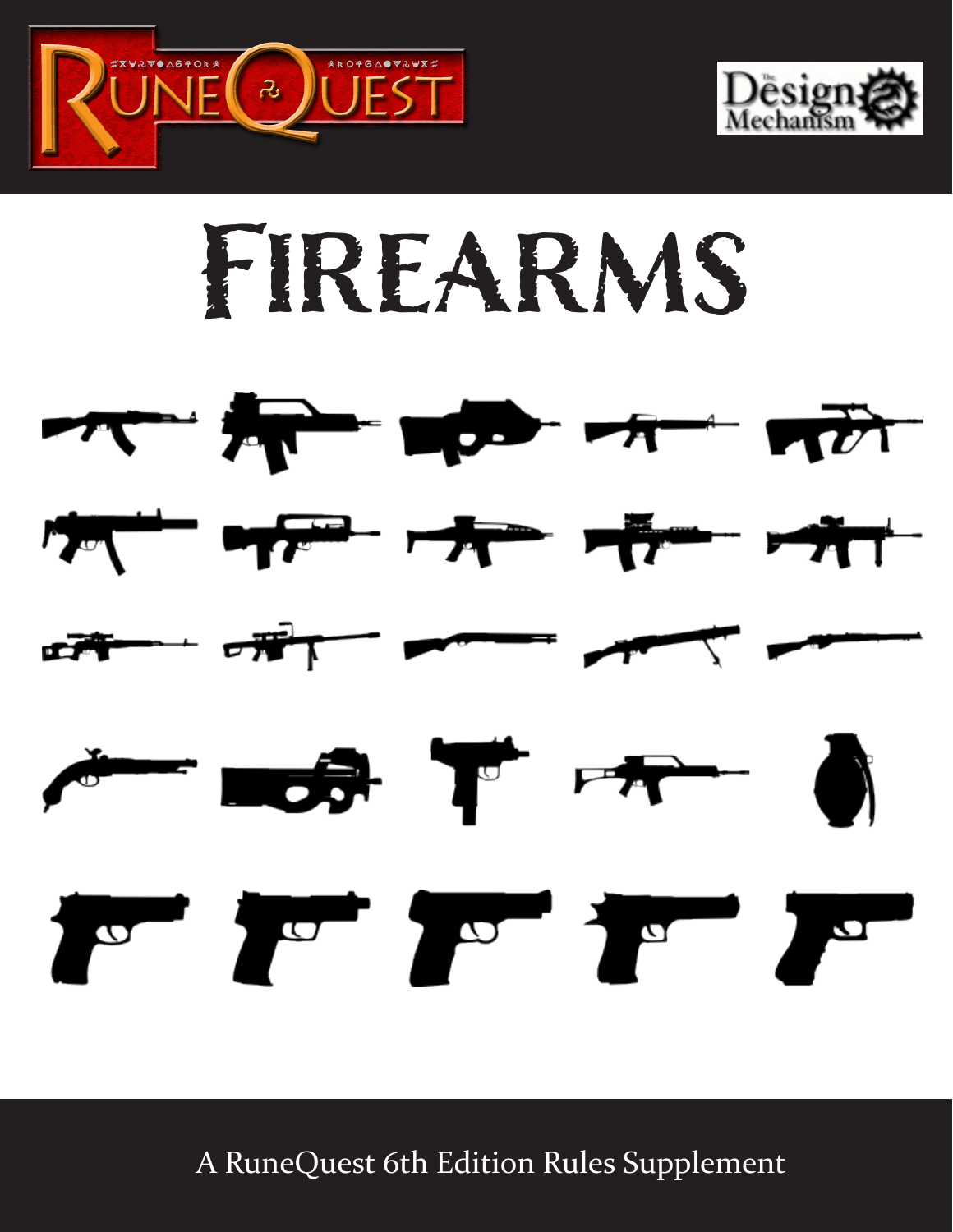## **Credits**

Research, Rules, Mechanics and Lead Writing: Pete Nash

Additional Material: Lawrence Whitaker

Editing and Layout: Lawrence Whitaker

# **Introduction**

As many of you already know, RuneQuest 6th Edition is primarily designed for historical and fantasy settings. Yet some people have expressed an interest in using firearms in their games, anything from piratical black powder weapons to the radium guns of Barsoom. Rather than merely limiting the system to its default genres this supplement shows how to tweak the game to handle any conceivable ranged weapons, even hi-tech Science Fiction firearms.

The following rules will form the basis for firearms in many different settings, whether released as published supplements or as future free-to-download guides. We fully encourage Game Masters to take the following ideas and adapt them to suit their own imaginative campaigns. Enjoy!

RuneQuest is a trademark of Issaries Inc. Used under License by The Design Mechanism. All rights reserved. This edition of RuneQuest is copyright © 2012. This PDF is a free supplement provided by personal, but not corporate or for profit use. Material found in this book can be referred to freely under Fair Usage, but any use of the rules or mechanics found herein requires the express permission and consent of The Design Mechanism.

> For details of the RuneQuest Gateway license, please contact The Design Mechanism (designmechanism@gmail.com).

2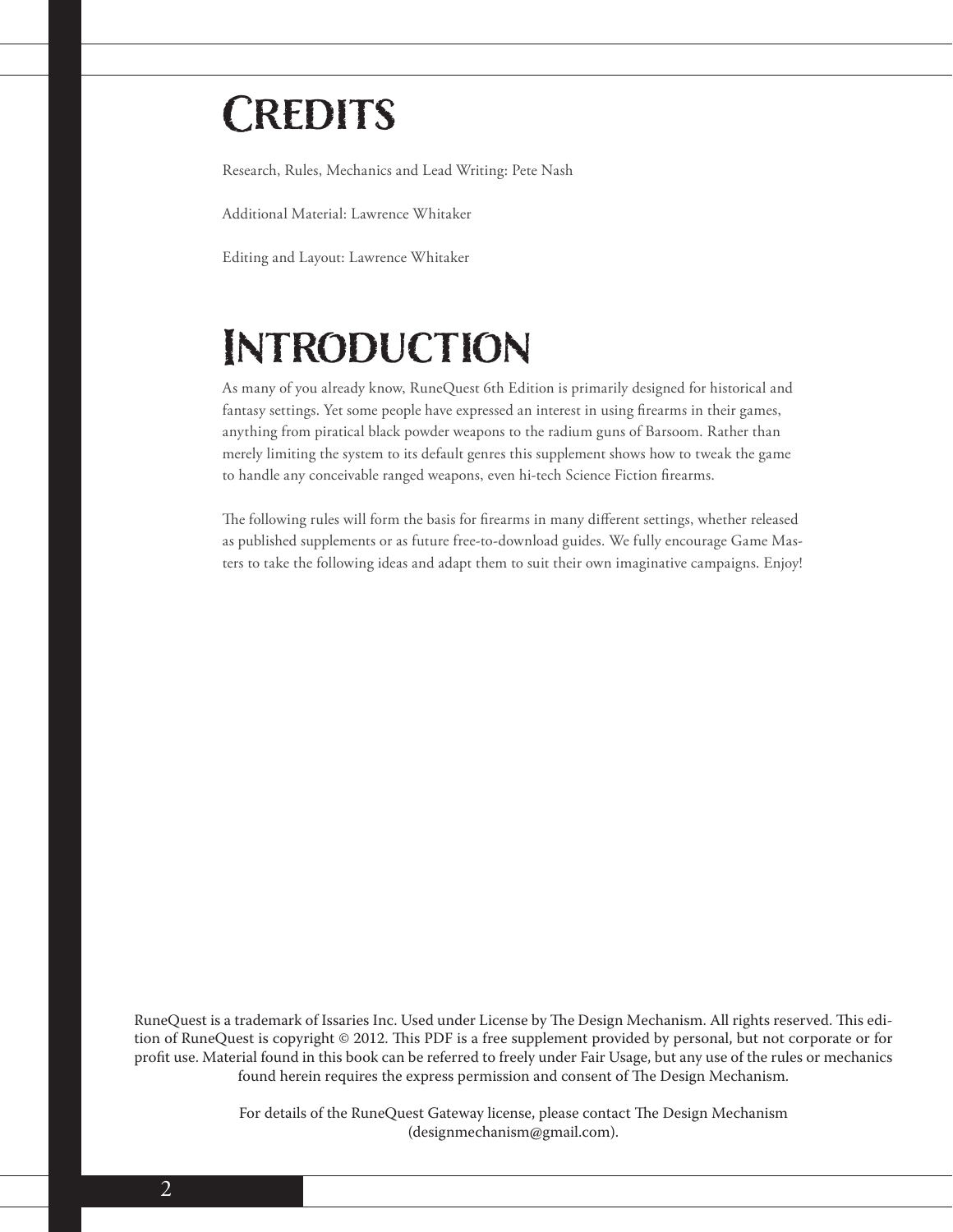# **Initial Considerations**

On the face of it modifying the combat rules to include gun combat is rather problematical, since it is near impossible to avoid laser beams or bullets which travel faster than human reflexes.

Using the rules as written, this means that unless you try to dive clear of the area using Evade, any hit will immediately expose the victim to one or more Special Effects. It also changes the Action Point economy. If you can't use points to reactively defend yourself then most characters will end up using all their actions to blast away, gambling on the incompetence of their foes.

To handle this paradigm shift both Game Masters and Players may need to change the way they view – and approach – gun combat. Some things to note are:

- Gun combat is dangerous!
- On the whole people prioritise not being shot over shooting others
- The most common method of protection is to take cover
- Suppressing fire is the best way of preventing

foes shooting back

- Firearms are surprisingly inaccurate unless time is taken to brace and/or aim
- When you are shot, bad stuff happens

Defending oneself against gunfire will largely become a question of body armour, using cover and trying to prevent the opponent from being able to fire back. As such, most gun battles tend to become very tactical – lots of suppressing fire, flanking movement and flushing foes from deep cover – during which characters may pass entire combat rounds being pinned down and unable to respond until the opposition stops firing... which some players may find extremely tedious.

It is perfectly possible that an entire gunfight will result in no injuries, just one side giving up due to running out of ammunition or fleeing the battle entirely. After all, few people want to risk being riddled with a burst from a weapon on fullautomatic.

The following are addendums to the existing combat rules and should mesh seamlessly with them.

# **New Combat Actions**

To reflect the gritty reality of firearms, several new types of proactive Combat Action have been created. Some of the following depend on weaponry of a sufficient technological level.

### **Reload**

As per Ready Weapon in the RQ6 core rules. Reloading times can vary wildly according to the type of weapon. Single shot black powder muskets will be far slower to reload than changing an ammunition magazine or power source. Under combat conditions the former might take from 15 to 20 seconds (9-12 Turns) whilst the latter could be as fast as 5 seconds (3 Turns).

### **Sneak Peek**

Sneak Peek allows somebody currently sheltering behind cover to take a quick look-see to judge what the tactical situation is. The action is ostensibly safe, permitting the observer a single Perception roll before ducking back into cover. If the Perception test is a fumble however, they foolishly overextend their head or remain in sight long enough for an enemy to take a pot shot.

## **Steady Weapon**

Allows the character to establish a firm firing posture and support an automatic weapon so that it remains stable. It requires that the character be at least partially exposed and not completely pro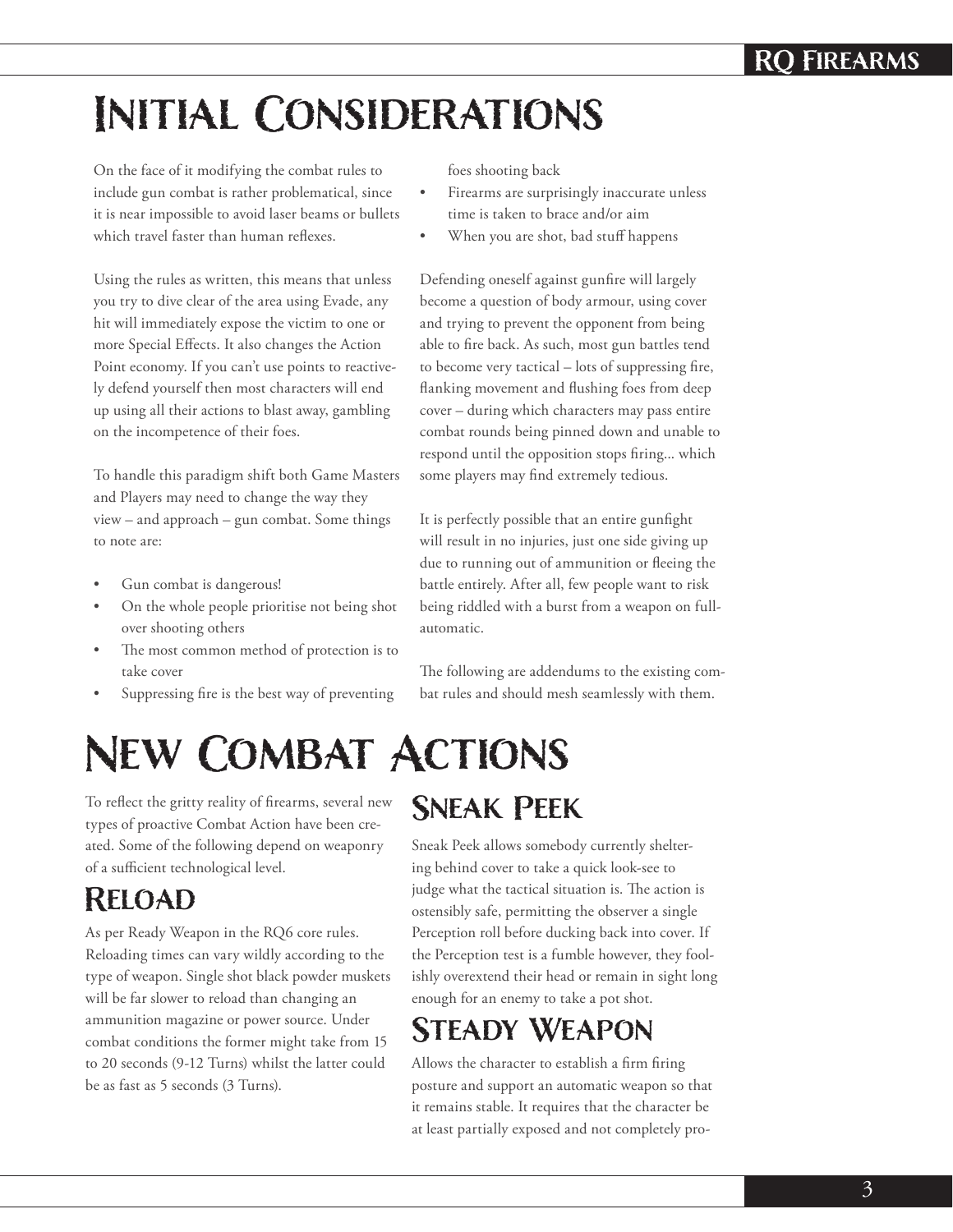tected by cover. The primary benefit is that it reduces the recoil penalty of Burst or Full-Automatic fire by one step. This effect is similar to Brace in that its benefits continue until the character moves.

### **Switch Fire Mode**

Switch Fire allows the user of an automatic or dual purpose firearm to change the selector on their weapon to take advantage of other fire modes. Thus an assault rifle could be switched from semi-automatic to burst, choose different types of ammunition (Judge Dredd Lawgivers) or a supplementary system such as an integral grenade launcher brought on line. Whilst modern weapons require an Action Point on the character's Turn to switch modes, sufficiently advanced high-tech firearms may permit it as a Free Action, triggered by electronic implants or psychically reading the user's mind.

### **Take Cover**

Take Cover is a proactive action which allows a shooter to duck behind whatever cover is available in their immediate vicinity, thereby gaining some degree of protection against incoming fire. Unlike Evade it does not leave the user prone, but does rely on some form of cover being available, for example ducking back around a corner in a corridor or crouching down behind a table in a bar.

Depending on circumstances, the available cover may or may not be sufficient to completely protect the character. The type of cover will also determine its protective qualities; a thick steel door for instance may prove impenetrable to bullets, whereas a thin wooden wall might only provide 4 Armour Points. For general guidelines concerning the protective qualities of certain materials, see the 'Inanimate Objects Armour and Hit Points' table on page 123 of the core rules.

#### **Why is Take Cover not reactive?**

Whilst it might appear somewhat unfair that Take Cover is not reactive, there are several reasons for this. Firstly most projectile weapons fire ammunition which travels at supersonic or light speeds. In layman's terms this means that a musket ball or bullet actually hits you before you hear the sound of the shot and try to duck. Secondly it adds a very tactical element to a fire-fight, making it risky to expose oneself to take your own shot, unless you wait until the enemy needs to reload or you have friends providing suppressing fire.

On the other hand, some genres possess ranged weapons like blasters which are both sub-sonic and highly visible. In such cases it may be more 'heroic', or indeed just more fun, to allow characters the ability to use Take Cover reactively.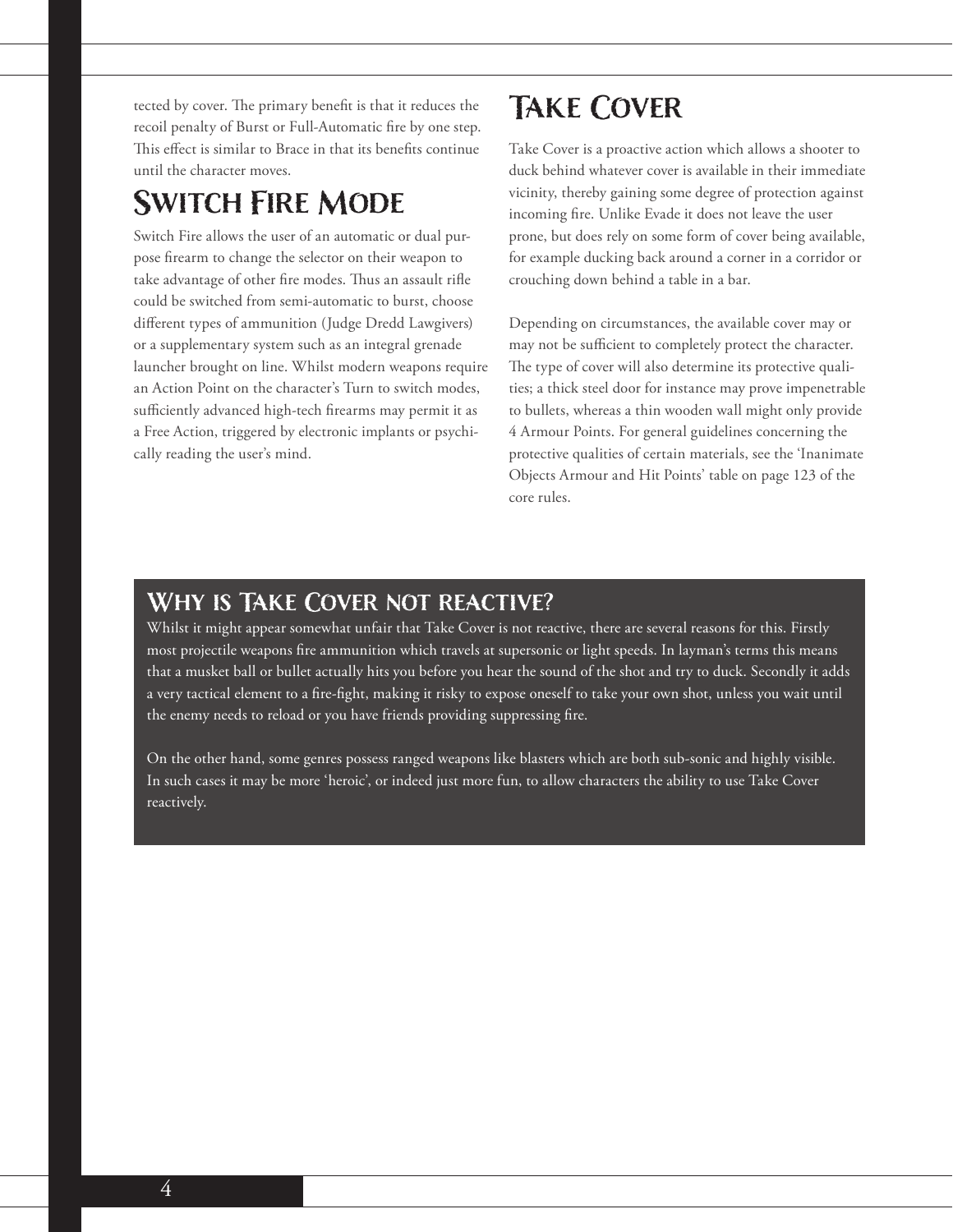# **New Special Effects**

Some players of RQ6 often imagine that there are few useful Special Effects for ranged weapons, despite the fact that many of the offensive options are easily transposed between weapon types (see Modified Special Effects). To redress this inequality, some new effects are presented below, specifically for the use of firearms.

### **Circumvent Cover**

#### *Offensive, High-Tech Firearms Only*

Assuming that the shooter is using some high-tech weaponry, they can fire around the target's cover. In most cases this will require something along the lines of self guided ammunition. If used as a trick shot, for example bouncing a laser blast off a mirror or ricocheting a bullet off a wall, then the special effect should be treated as a Critical Success only with a commensurate reduction in damage.

## **Drop Foe**

#### *Offensive, Firearms Only*

Assuming the target suffers at least a minor wound from the shot, they are forced to make an Opposed Test of their Endurance against the attacker's hit roll. Failure indicates that the target succumbs to shock and pain, becoming incapacitated and unable to continue fighting. Recovery from incapacitation can be performed with a successful First Aid check or using some form of technological or narcotic booster if such exists in the campaign. Otherwise the temporary incapacitation lasts for a period equal to one hour divided by the Healing Rate of the target.

## **Duck Back**

#### *Offensive, Firearms Only*

This special effect allows the shooter to immediately duck back into cover, without needing to wait for their next Turn to use the Take Cover action. The character must be already standing or crouching adjacent to some form of cover to use Duck Back.

### **Marksman**

#### *Offensive, Firearms Only*

Permits the shooter to move the Hit Location struck by his shot by one step, to an immediately adjoining body area. Physiology has an effect on what can be re-targeted and common sense should be applied. Thus using this special effect on a humanoid would permit an attacker who rolled a leg shot, to move it up to the abdomen instead. Conversely shooting a griffin in the chest would permit selection of the forelegs, wings or head.

### **Overpenetration**

#### *Offensive, Critical, Firearms Only*

If shooting at lineally positioned opponents or into a densely packed group, this special effect allows the shot to travel completely through the first victim to strike a second behind them, assuming that it overcomes the first target's body armour. The second victim however, only suffers half damage due to attenuation or slowing down of the shot. Overpenetration is generally of more use with high powered weapons that inflict large amounts of damage or those which have some sort of armour piercing ability. Any special effects inflicted on the first target are not applied to the second.

### **Pin Down**

#### *Offensive, Stackable, Firearms Only* Similar to Press Advantage, this special effect forces the target to make an Opposed Test of their Willpower against the attacker's hit roll. Failure means that the target hunkers down behind whatever cover is available and cannot return fire on their next Turn. Note that Pin Down works even if no actual damage is inflicted on the target (perhaps due to a successful evasion or shots striking their cover instead), as it relies on the intimidation effect of gunfire passing very close by.

Although a pinned victim is unable to fire back for the requisite time, they can perform other actions provided they don't expose themselves to fire in the process, such as crawling away to new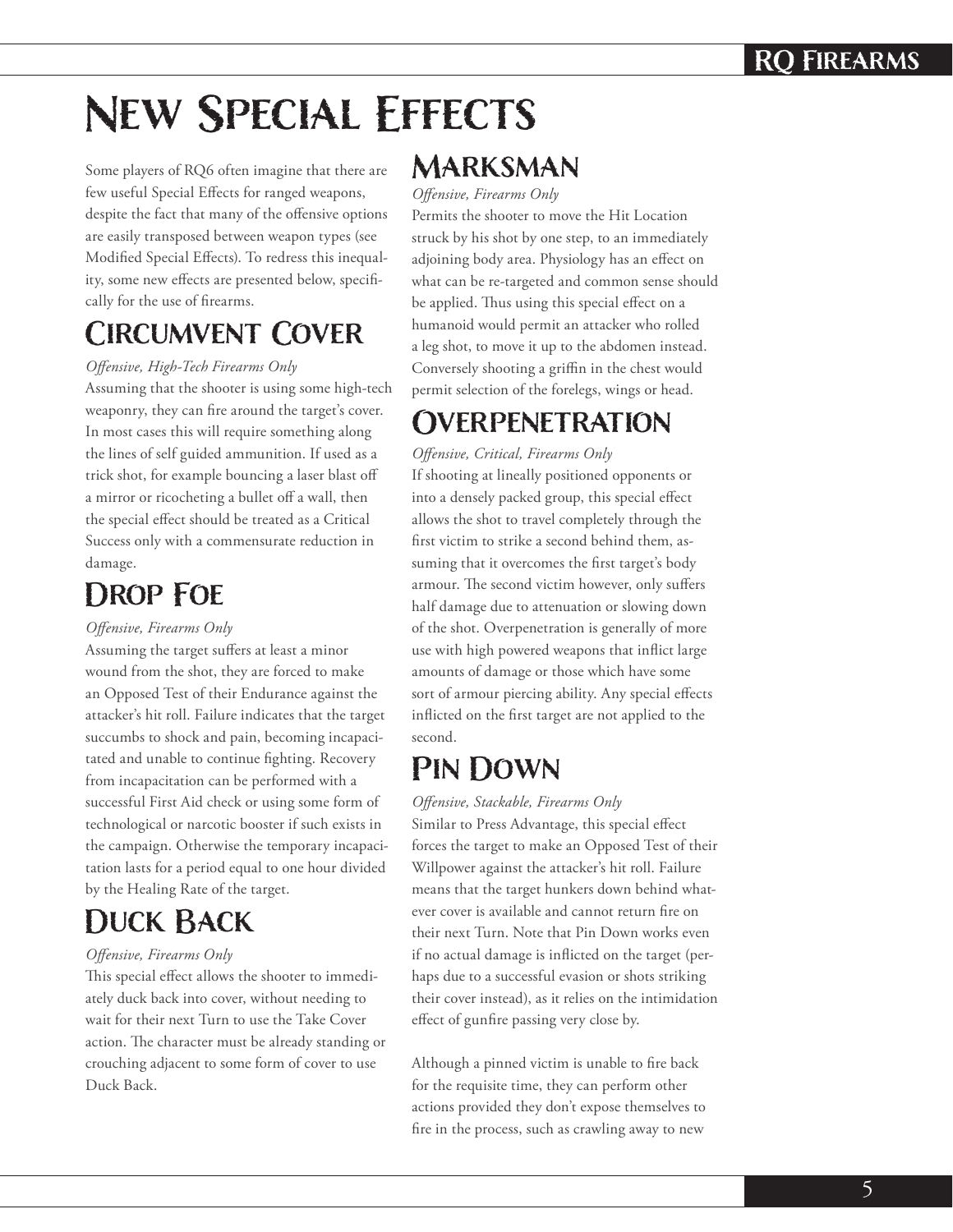cover, communicating with others, reloading a weapon and so on.

### **Weapon Malfunction**

#### *Attacker Fumbles, Firearms Only*

The attacker's firearm malfunctions in such a way that it is rendered useless until time can be spent field stripping and cleaning it.

## **Modified Special Effects**

Depending on the type of ammunition or energy they project, some Special Effects should be slightly modified, even restricted. It is impossible to cover all types of ranged weaponry as there will always be exceptions, but some general guidelines are provided for the most common effects.

- **Bash:** Since Bash relies more on catching an opponent off balance, rather than throwing them backwards by pure force, it is perfectly reasonable for projectile ammunition to cause a target to stagger if it strikes an extremity. Energy weapons are less likely to inflict such an effect unless the physics of the beam result in some sort of surface explosion.
- **Bleed**: Since most firearms produce very narrow wound paths, it is actually more difficult to nick or sever a major blood vessel than it is with a slicing or stabbing weapon. Due to this Bleed should be a Critical Success only – unless the gun is some sort of weird weaponry which fires shuriken, razor fléchettes, flattened force fields or some such exotic ammunition.
- **Bypass Armour:** Although Bypass Armour can ostensibly be used with any sort of attack, some types of ammunition might either be prevented from accessing this effect (shot gun pellets due to their spread) or built into their base performance, granting it as a bonus special effect in addition to any others won (Teleportation rounds). Much depends on how the Game Master wishes to model the weapon.
- **Choose Location**: As per the default rules, Choose Location should be restricted to being a Critical

Success only, unless the target is within close range and is either stationary or unaware of the impending attack. Telescopic scopes may extend this range (see Spot Rules).

- **Circumvent Parry:** This is obviously of little use unless targets are using firearm resistant shields, or you are shooting at a lightsabre armed Jedi...
- **Compel Surrender:** Firearms are usually very intimidating weapons. Thus Compel Surrender need not be restricted to only those targets placed at a tactical disadvantage; and can be utilised at a distance also.
- **• Damage Weapon**: Since striking a hand held weapon at range is even more difficult than targeting a specific body location, this should generally be reserved for Critical Successes only. There are several exceptions however, the first being that a shield should, by its very nature, be much easier to hit. The second concerns exotic weapons which fire a cone shaped beam able to target hand held objects within its area of affect; for instance an induction gun that heats metal objects.
- **Disarm Opponent:** As per Damage Weapon above. There's nothing quite as satisfying than shooting an enemy's gun right out of their hands.
- **Entangle:** Although usually reserved for thrown weapons such as nets or the bolas, entangling firearms are a staple for some golden and silver-age science fiction settings. Tanglers should be permitted access to this special effect.
- **Impale**: The ammunition of most projectile-based firearms will be able to impale. Game Masters may wish to restrict or ban this effect for plasma or laser based energy weapons. Bullets, fléchettes and similar projectiles are clearly too small to impose any secondary impaling effects.
- **Kill Silently:** Obviously this cannot be selected if the weapon is inherently loud unless it possesses some sort of silencer. In general, any gun which fires ammunition travelling faster than the speed of sound will make significant noise, no matter what method it uses to accelerate the projectile. Sniping with something like a Microwave Laser on the other hand will be utterly inaudible.
- Maximise Damage: This special effect should be available for any firearm. Remember however, that it only affects a single die. Something which should be taken into consideration by a Game Master when designing modern or futuristic weapons for their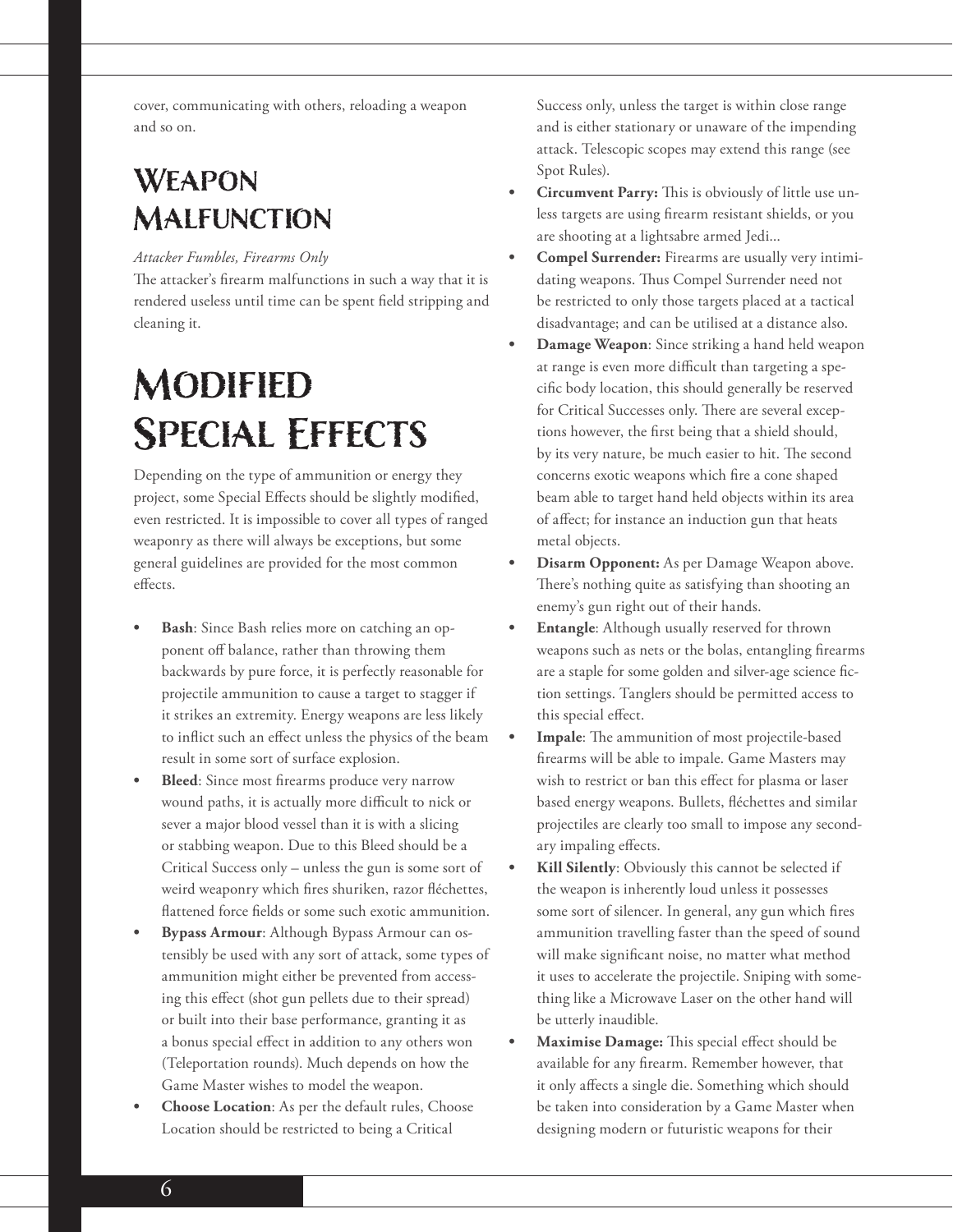### **RQ Firearms**

campaign.

- Pin Weapon: Useful only with specialised firearms, it could be used for harpoon guns or tractor beam rifles for example.
- **• Rapid Reload**: Whilst useful for black powder or single round firearms, this special effect has less of an obvious application when applied to automatic weapons, where the next shot is chambered (or charged) instantly. However, Rapid Reload could be utilised instead to quickly change weapon magazines. It might also be applicable for energy weapons that possess lengthy cycle times to recharge capacitors or allow the barrel to cool.
- **Stun Location:** Perfect for certain types of projectiles, it could also be an inherent bonus effect of non-lethal stun-ray weapons, where the damage roll is only used to see if it overcomes any worn protection rather than inflicting a wound.
- **Sunder:** A somewhat unusual choice, Sunder would be suitable for energy-based firearms designed to destroy ablative armours or more exotic concepts like gravity wave guns.
- **Trip Opponent:** Assuming the firearm actually shoots ammunition with mass, there is no reason that this effect couldn't be used when shooting at the legs of an opponent, even if no damage penetrates any worn protection.



*Carlesn Weapon Systems 20mm Split Beam* automatic weapons. *Violator Light Repeating Blaster Rifle*

# **Spot Rules**

Whilst running gun based combat should be relatively straightforward, the following spot rules are provided to help resolve certain features and situations caused by firearms.

### **Accuracy of Firearms over Range**

Whilst firearms generally have far greater ranges than their less technologically sophisticated counterparts, they are still subject to the same accuracy issues when shooting at a distance. The design of a firearm can also have a significant effect upon their accuracy. For example, due to their short barrel length and less stable firing position, handguns are typically more inaccurate than rifles. In general use the following modifiers when using the 'Size and Distance Difficulty Adjustment' table:

- Pistols Increase penalty by 1 step
- Carbines/SMGs No modifier
- Rifles Reduce penalty by 1 step
- Sniper Rifles Reduce penalty by 2 steps

Remember that as an exception to the normal rule, distance penalties stack on top of other ranged combat situational modifiers.

### **Automatic Fire**

Some firearms automatically chamber the next shot, by using the waste gases, recoil or energy from the previous shot. With no need to recock, this grants the weapon a range of different firing rates, all dependent on how much ammo the user wishes to release.

These firing modes are known as Semi-Automatic, Burst and Full-Automatic. Whilst this ability can make some guns capable of dealing out fearsome damage, trying to maintain accuracy with recoiling weapons is problematic. Assume that the following rules primarily apply to projectile firing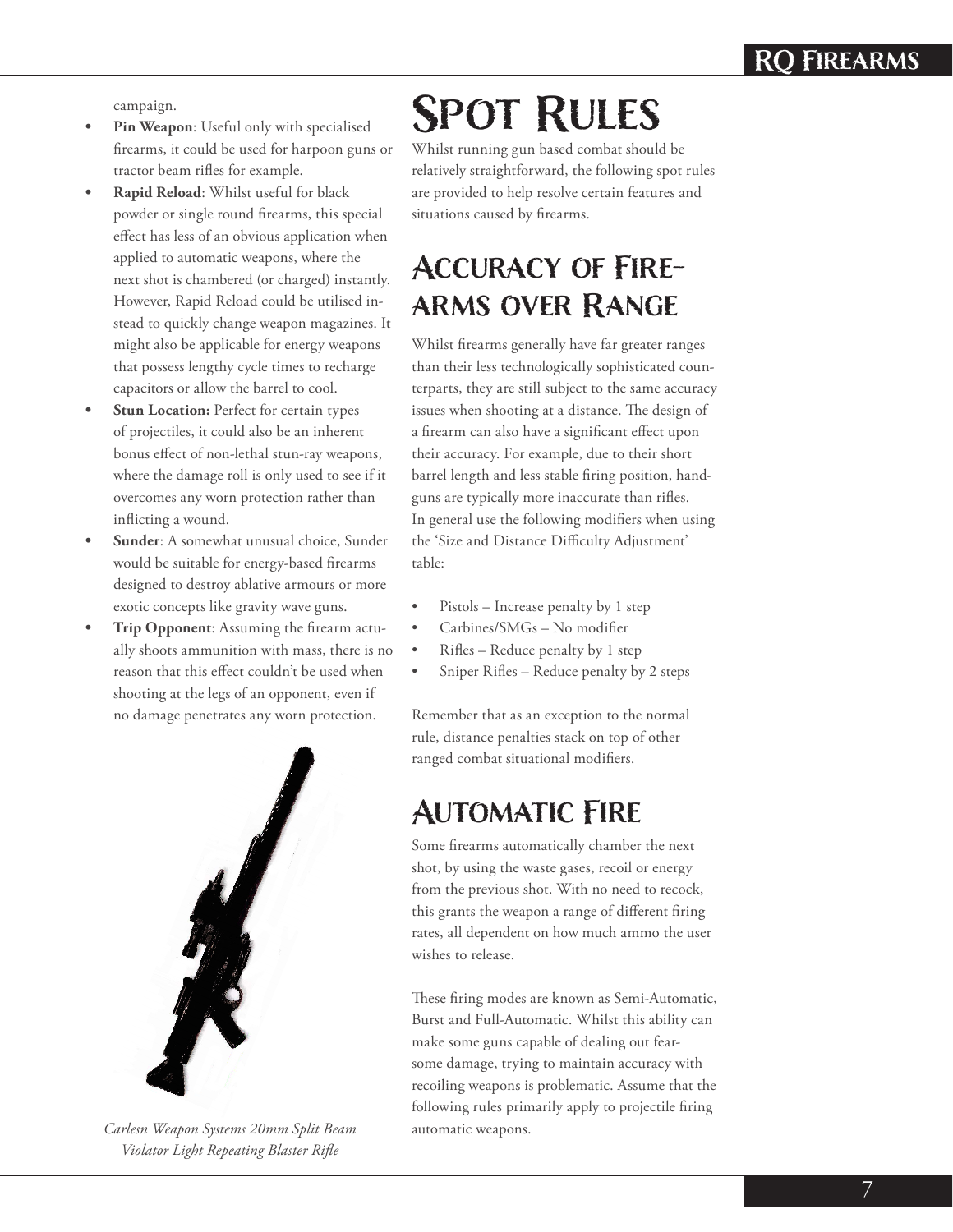**Semi-Automatic:** This is actually the default rate of fire for most guns, where each pull of the trigger fires a single shot and loads the next round.

**Burst**: For burst fire each pull on the trigger releases a short number of rounds, usually no more than three to five depending on the weapon. Its original purpose was to permit limited suppression fire, but restrict excessive ammunition use. It is not intended to improve the shooter's chance to hit since rapid, sequential recoil continually jerks the weapon off-line. Firing in burst mode imposes a penalty grade of Hard to the attack roll. If the attack succeeds however, the shooter rolls a dice to see how many of the rounds in that burst struck home on the target. So a three round burst would use 1d3. Roll separate location and damage for each round which hits.

**Full-Automatic:** Normally used for full blown suppressing fire to pin down multiple targets, full-automatic can be devastating if fired into a closely grouped body of enemies. The shooter decides how many rounds of ammo to fire (up to the limit of the cyclic rate of the weapon) which are then evenly distributed across all the targets included in the arc of fire. Any spare rounds are considered lost whilst traversing aim (thus firing 15 rounds at 6 targets would be two bullets each). A separate attack roll is made for each target, but at a difficulty grade of Formidable due to the increased recoil effects of sustained fire. Those targets who are hit suffer a random number of rounds as per Burst Fire.

*Note that only the first shot which strikes during a burst or full automatic spray can benefit from special effects. Thus roll-*

*ing a critical attack whilst firing in automatic mode would permit the selection of Maximise Damage, but only with the first shot, even if all the remaining rounds hit home.*

### **Dual Firearms**

Characters may use dual firearms, shooting both weapons simultaneously during their Turn to gain a more rapid rate of fire. However, this comes at a penalty to accuracy. Firing a pistol in each hand suffers a penalty of Hard to hit the target. Those trying to concurrently shoot with a carbine or SMG in each hand suffer a penalty of Formidable.

### **Fumbling with Firearms**

Since gunfire is not normally resisted by an opposing skill, a special provision should be made when a shooter fumbles their attack roll. In this case, whomever was the intended target is allowed to select a fumble specific special effect, which the shooter then suffers. See also the fumble only special effect Weapon Malfunction above.

### **Parrying Weapon Fire with Shields**

As expressed earlier, it is almost impossible to deliberately parry a supersonic projectile or energy beam. Shields however still provide a degree of protection since in effect they are portable 'cover'. To utilise a shield in a fire-fight, just use the Passive Blocking rules on page 154 of RQ6.

nimp erciur, nonseq

#### **Why is automatic fire so penalised?**

It may seem that the rules for automatic fire are unduly harsh compared with the apparent accuracy of modern firearms. There are several reasons for this, the primary ones being streamlining and game balance. Players who criticise their character's inaccuracy should be reminded that any tweaks to the rules will be applied against them too; which given the lethality of rapid fire should be a sobering thought.

firearms. The truth of the matter is though, that fire-fights are very different to target shooting on a gun range (see The Disconnect Between Range Marksmanship and Combat). The instinct to take cover when bullets are flying, when the need to keep mobile and every shot taken pinpointing the shooter by its muzzle flash or sound, often prevents any chance of aiming or bracing. The phrase 'Spray and Pray' was coined for very good reason! Of course, some of these recoil penalties can be mitigated, for example by using Steady Weapon to brace automatic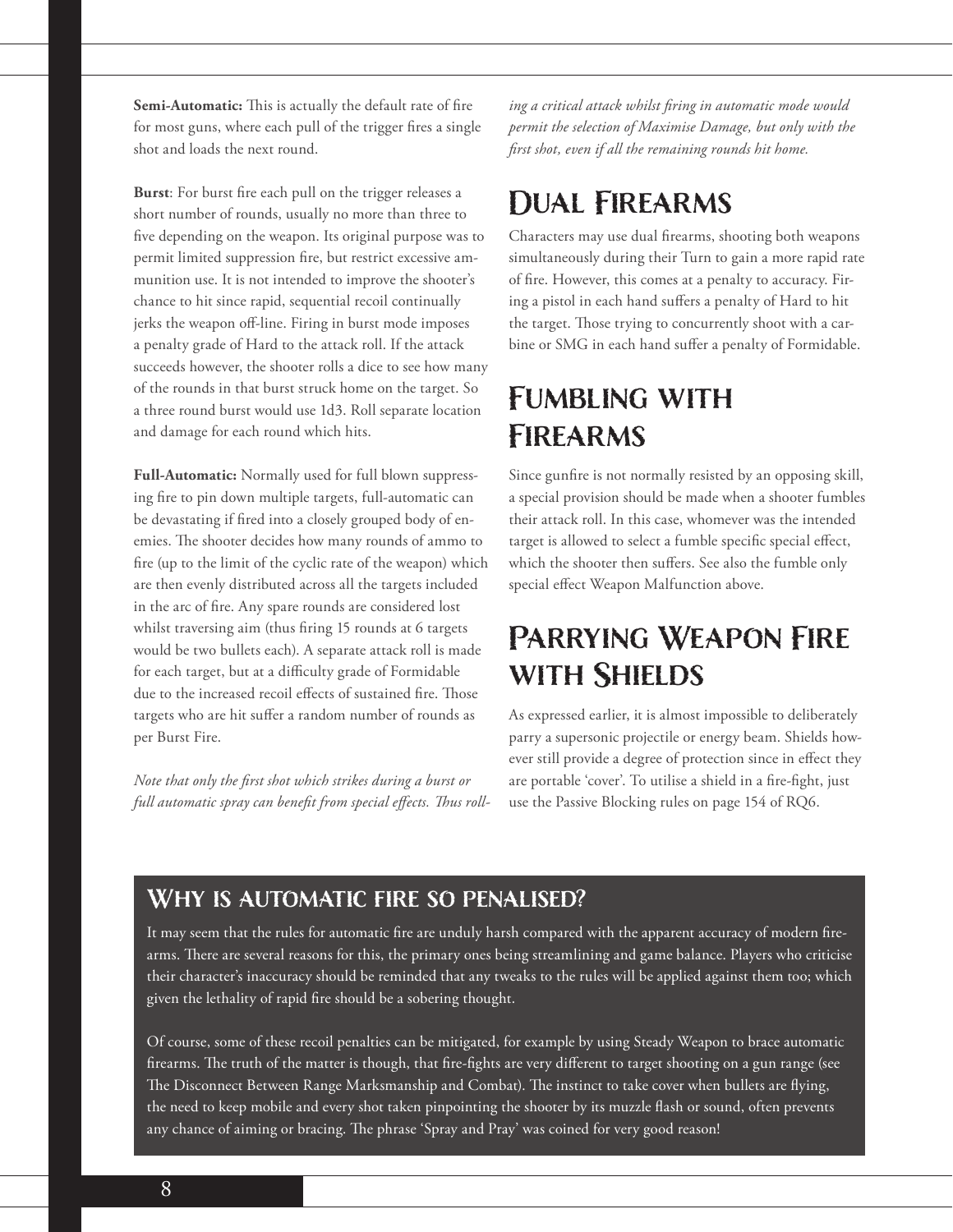### **RQ Firearms**

With regard to more modern firearms or those of a science fiction nature, a Game Master may wish to grant the shield an Armour Point value rather than assigning it a Size, based upon the inherent material it is made from. For example a wooden shield might be treated as 4 Armour Points, a Kevlar tactical shield 8 AP, and a Ulysses 31 bracelet force field shield 15 AP.



*Tyrell Industries .408 Recoil-less Gauss Pistol. Nicknamed 'Hand Cannon'*

### **Telescopic Sights**

A telescopic sight improves the accuracy of a firearm over greater distances when the user takes the time to aim properly (see Aiming on page 159). The most basic telescopic sights are merely optical magnifiers, but as technology advances they begin to incorporate integral rangefinders, projectile trajectory calculators, air movement sensors, atmospheric lensing compensators, IR or low light amplifiers and a host of other gadgets which improve its effective 'hit' distance.

Thus telescopic sights reduce the apparent distance (on the Size and Distance Difficulty Adjustment table) by a number of distance steps equal to the multiplier. For example an x12 scope will extend Close Range to twelve times its base distance, whilst additionally reducing the apparent distance by 12 steps, or 240m (12 x 20m) before penalties are calculated.

# **Creating Firearms**

Game Masters wanting to create their own firearms for RQ6 must take into consideration numerous aspects of weapon design and the effects they pose on characters.

### **Purpose**

The first thing to think about is what the weapon is designed to be used against. An elephant gun for instance has ammunition calculated to take down charging big game, and thus should inflict more damage than a normal hunting rifle intended for deer.

The type of damage is important too. A Rocket Propelled Grenade is manufactured to be used against tanks. Whilst it can inflict terrible injuries, its real purpose is to destroy vehicle armour, often with the intent to follow up with a second shot to the same location which then penetrates the vehicle easier (see the Ablating trait below). Thus the base damage dice for an RPG need not be that large, allowing anyone caught in its blast radius a better chance of survival.

Other types of damage exist. Stunning or paralysis allows the creation of non-lethal weapons. Disintegration on the other hand might inflict permanent damage on Hit Locations making it very frightening if no method of regeneration exists!

### **Damage**

In real life it is quite possible to be shot by small or medium calibre handgun rounds and still remain functional. At the upper end of the scale, rifle rounds can inflict terrible damage, incapacitating the victim, but still not necessarily kill them outright. Much depends on the ammunition of course, but the objective is generally to wound, not completely annihilate the target.

With that in mind, small firearms designed for use against humans should probably be scaled at around 1d6 damage, able to inflict Light Wounds with a reasonable chance of a Serious Wound. This would be something like a .38 pistol. Top tier weapons designed for use against hu-

#### **The Disconnect Between Range Marksmanship & Combat**

*Since 1970, the Firearms and Tactics Section of the New York City Police Department has gathered statistical data about police involved firearms exchanges. The results have shown that an officer's ability on a target range has little bearing on what actually occurs in a combat situation.*

*The following statistics are the hit percentages of trained officers who fired during a gunfight. They are not only surprising, but also demonstrate that some of the more penalising Spot Rules modelled for RQ6 gun combat are actually very lenient in terms of what happens in real life.*

- *• 3 or less yards: 1990, 38%; 1992, 28%*
- *• 3 7 yards: 1990, 11.5%; 1992, 11%*
- *• 7 15 yards: 1990, 9.4%; 1992, 4.2%*
- *• 15 25 yards (1990 not included in average); 1992, 2.3%*
- *• Average Hit Percentage at 15 yards or less: 1990, 19%; 1992, 17%*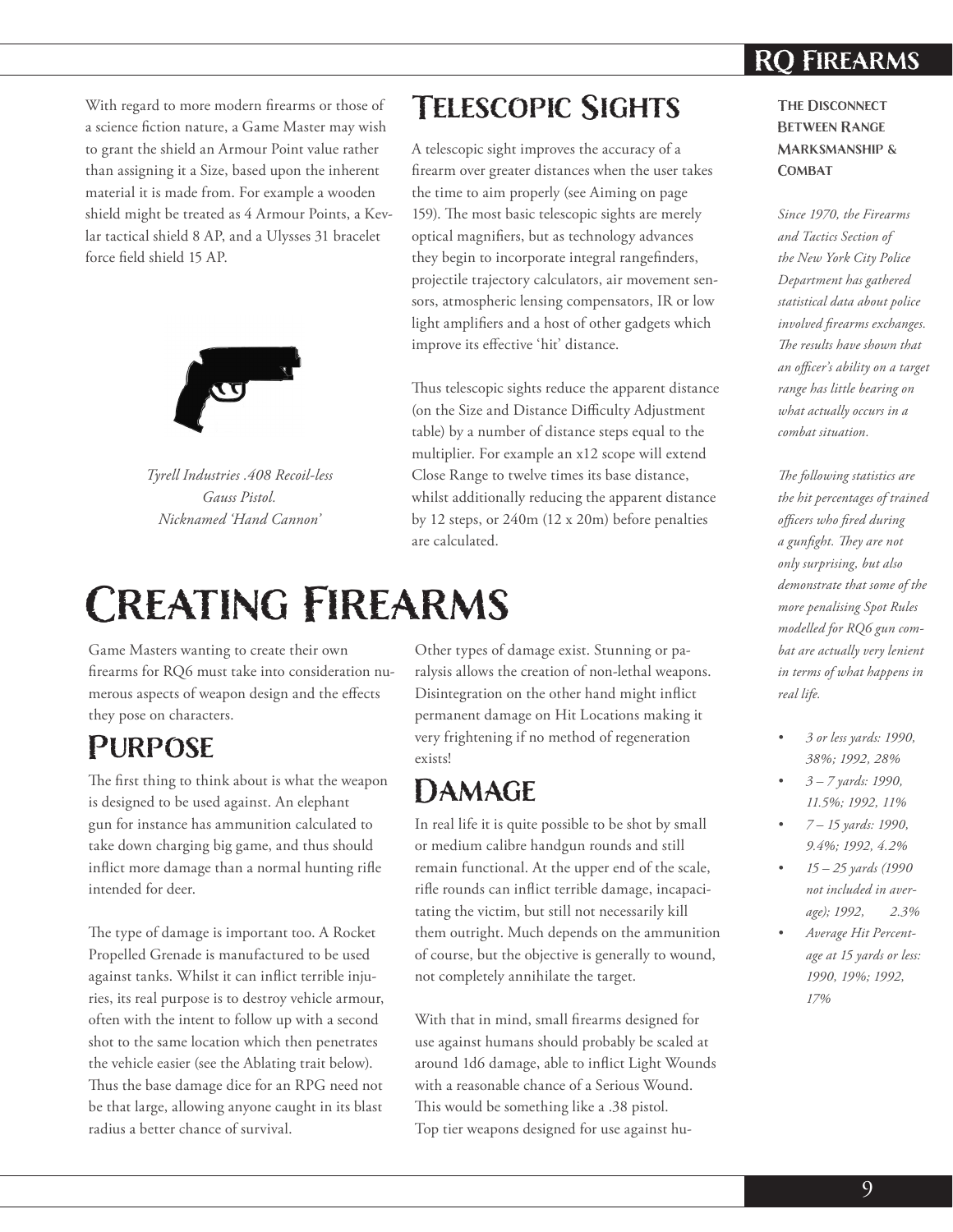mans really shouldn't inflict any more than 20 damage maximum, but averaging just over half that, enough to regularly inflict Major Wounds. A top of the line M24 or Dragunov sniper rifle might be rated at 2d8+4 damage for instance.

Anything larger is just wasted ammunition mass or shot energy, and works against player character survivability when facing equally well armed foes.

### **Projectile or Energy**

The type of projectile or energy shot from a weapon will have consequences on how it works. For example a visible Laser may be able to pass through bullet-proof glass, bounce off mirrors, and yet be utterly useless in fog or rain.

Whilst energy weapons are pretty much fixed as to their effects, projectile weapons can be quite versatile according to what ammunition they are loaded with. In fact the type and amount of damage caused depends more on the bullet, rather than the gun which projects it. The latter having more influence over firing modes, range, accuracy and such like.

## **Ammunition Capacity**

Whether a firearm shoots physical projectiles or energy beams, it will have a limited number of shots before the magazine or power source needs to be swapped out. This is important, not because of any real world or hard science considerations, but without changing clips on a regular basis, a firefight will simply be won by whomever establishes suppressing fire first and then walks down his cowering foes.

With no need to reload, every battle may well turn into a bloodbath, which is fine if you are merely expending clones or droids, but will become extremely frustrating to players when rolling up new characters for the umpteenth time.

Modern projectile weapons currently have magazines of about 10-30 rounds, which should be sufficient capacity to enable a decent amount of shooting until needing to change the clip. Heavier support weapons which have a much higher rate of fire, should possess larger magazines.

### **Overcoming Armour**

Some previous d100 settings using firearms have compensated for the protective value of armour by boosting the base damage to very high levels. Although this enables injury of those wearing significant body armour, it has a detrimental effect of making such weapons near instantly lethal against unprotected foes, which is not necessarily realistic.

A better alternative is that firearms should reduce or bypass a certain number of Armour Points according to their penetrative nature. This permits the base damage of the weapon to remain within survivable limits. Some weapons may be completely unaffected by armour entirely, like electromagnetic weapons of higher or lower frequencies; or weapons which inflict other effects, such as brain scramblers that induce unconsciousness.

Of course, with more exotic weaponry there should always be some form of counter or protection available to thwart its effects. In a hard Sci-Fi setting, defending against an X-Ray Laser might require 1cm thick lead-lined armour to halve its effects (great for cross-genre Gloranthan trolls), or conversely 150m of air, meaning that X-Ray rifles are going to be rather poor as long range sniper weapons.

## **New Weapon Traits**

The following list gives some new Firearm specific weapon traits. Further traits can be designed for more exotic weaponry.

- Ablating: Designed to directly attack the protective armour of an object or person. Damage is done to Armour Points first. Once the armour has been reduced to zero, any remaining damage continues through to the target. Most HE (High Explosive) ammunition fits this trait.
- Armour Piercing: Ignores a specific number of Armour Points equal to half the maximum damage capability of the firing weapon. So Armour Piercing rounds fired from a .45 pistol would ignore the first four points of any protection, whereas those fired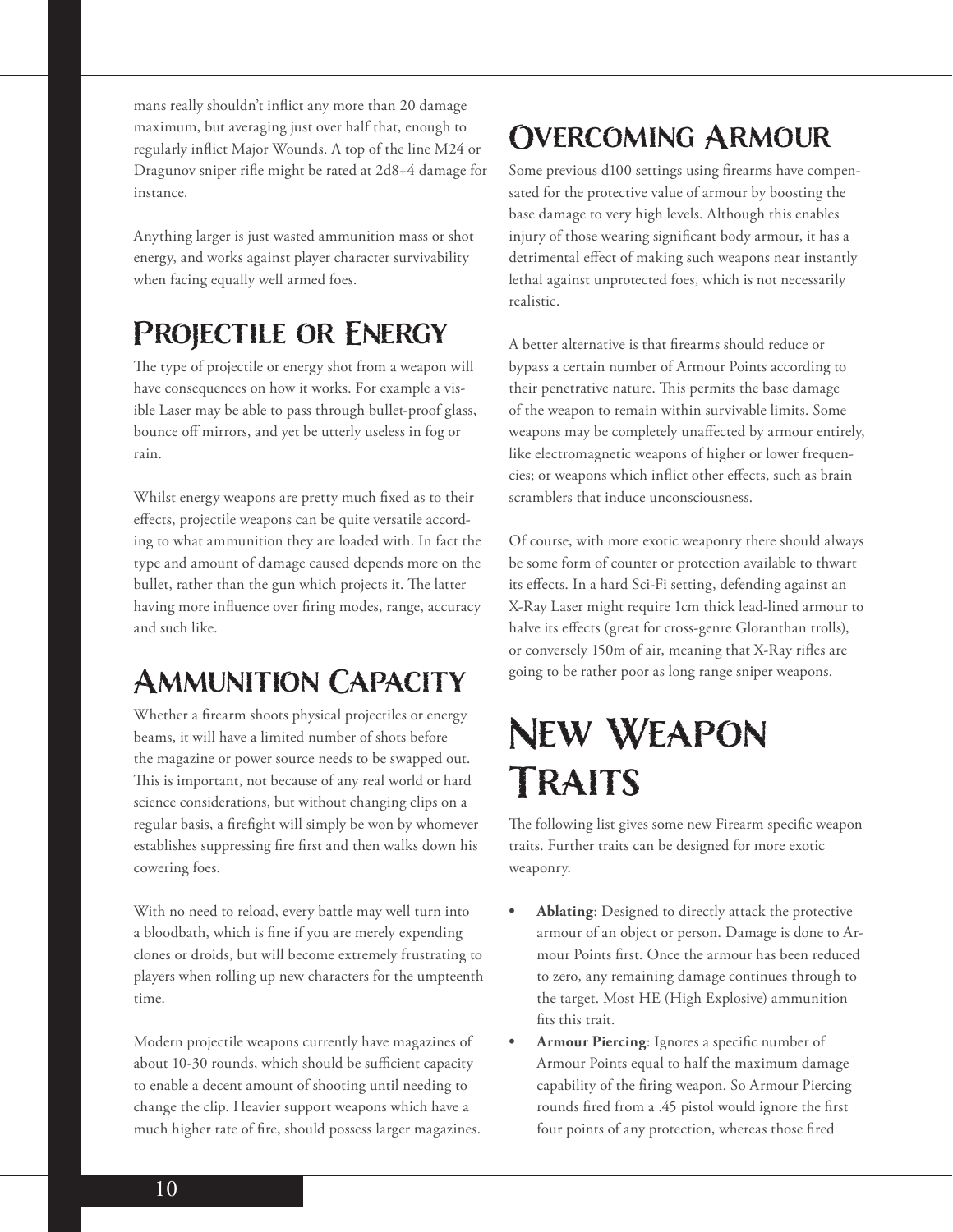from .50 calibre sniper rifle would ignore 12 points.

- **Cauterising:** The bolt or beam immediately seals off any ruptured blood vessels, preventing targets from bleeding out in the event of a Major Wound.
- **Disintegrating**: Inflicts permanent Hit Point damage to the target, literally vaporising the area struck.
- **Fragmentation:** The projectile violently explodes, affecting everything within its burst. The radius of this effect should be listed in parenthesis. Targets within the radius of the blast receive half damage to 1d3-1 Hit Locations (roll for each wound). Some explosive rounds (HEAP) also possess the Armour Piercing trait, so that they detonate inside an armoured object. Those that do not fully penetrate, have their explosive damage reduced by double the remaining thickness of Armour Points.
- Frangible: A projectile designed to disintegrate when striking a surface harder than itself. These are mainly used in fragile or dangerous environments, such as the inside of a flying airplane or a fusion power plant, where a stray hit on equipment can have potentially catastrophic effects. They are generally ineffective against body armour.
- **Hollow Point:** The projectile flattens inside the target, increasing the amount of damage inflicted. Roll damage twice and take the best result.
- **Incendiary:** Designed to ignite whatever the projectile or beam hits. If the target is naturally flammable it bursts into flame according to the Fire rules on pages 120-121. Treat as an Intensity 3 heat source for the purposes of starting a fire.
- **Knockout:** Similar to the Paralysis trait, this energy weapon does not inflict damage, but renders the victim unconscious if the target fails in an opposed roll of their Willpower against the attack roll.
- Paralysing: The Hit Location struck by the energy weapon does not take any physical damage, but is instead rendered incapacitated if the target fails in an opposed roll of their

Endurance against the attack roll.

- **Scatter**: The weapon or round is made of tiny shot, fléchettes or pellets which spread before they strike, reducing any range penalties by one step and inflicting damage to 1d3 adjacent Hit Locations. This comes at a cost however. Firstly the weapon damage roll for each location is halved; secondly any armour, natural or worn, doubles its Armour Point value against the damage.
- **Self Guided:** Permits the selection of the Circumvent Cover special effect.
- Tranquilising: Permits the delivery of a narcotic or medicine, either by injection from a tiny ampoule built into the projectile, or by the projectile itself dissolving directly into the bloodstream. Depending on its nature, damage might only rolled to see if it overcomes any protection worn by the target.
- **Weakness:** Usually applied to energy bolts or beams, the weapon suffers significant degradation to some form of environmental condition or material substance. The specific weakness is normally specified as a footnote or as part of the weapon's detailed description.

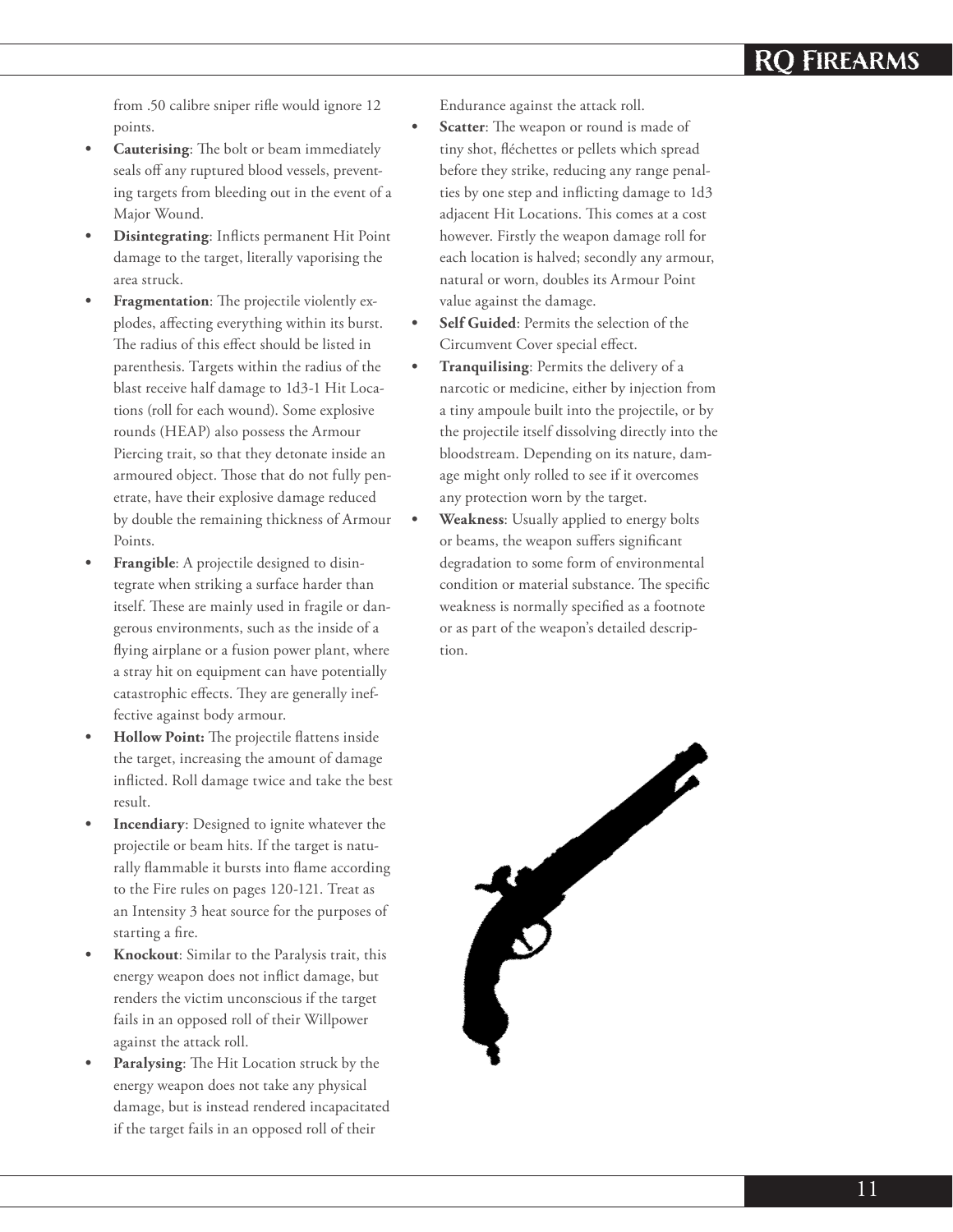# **Sample Weapons**

This section provides a range of different example firearms, which can be used as a template to model additional weapons. Most are intended for use against humans or modest sized animals, and little effort is made to differentiate between specific firearms other than its form and calibre.

The following weapon statistics are merely rough approximations, representing an average weapon of that calibre and barrel length. Specific weapons may have different performance characteristics. Game Masters with a deeper interest in firearms are free to tinker with these values to represent their favoured iconic weapons.

In consideration of the nature of firearms, some of the normal statistics for ranged weapons in RuneQuest have been removed; such as Force, Armour Points, Hit Points.

Cost has also been left off since such things are setting specific.

Other aspects have been modified somewhat. Firing Rate is now either a solitary number for single action and semi-automatic weapons... or three numbers separated by slashes; representing the rate of fire for semi-automatic, burst and automatic fire in that order. The latter being the maximum cyclic rate of fire which can be released per combat action.

Likewise reloading (depending on the weapon) assumes an easily to hand, preloaded magazine which can quickly be snapped into place by ejecting and dropping the previous one. If a spare clip or speedloader is not available, then a single bullet or cartridge can be loaded per Turn.

## **Black Powder Weapons**

Black powder is a mixture of sulphur, potassium nitrate, and powdered charcoal - 'gun powder'.

The flintlock is the most recognisable black poweder firearm. Flintlocks work by striking a sharpened piece of flint against a curved, hard steel *frizzen*, which is attached to a pivot; the impact of the hammer pushes the frizzen forward, and its bottom acts as a cover for a small priming pan. The sparks generated fall into the pan and ignite a small priming charge. The resulting flash travels through a touch-hole bored into the barrel to ignite the main charge.

These weapons require more maintenance than their modern counterparts. Loading any black powder firearm requires ammunition, which may come in the form of a 'cartridge' (containing a ball and the requisite amount of powder, wrapped in paper), or simply the ball and wadding without pre-measured powder; a flask of powder for pouring and priming; and a rod to ram the charge securely into the weapon's muzzle. As black powder weapons are muzzle-loading, it takes time to prepare each round.

| Ranged Weapon                 | Damage | Range      | Firing<br>Rate | Ammo        | Load     | Weapon<br>Traits | <b>ENC</b>    |
|-------------------------------|--------|------------|----------------|-------------|----------|------------------|---------------|
| Muff Pistol                   | 1d6    | 5/10/25    |                | Single Shot | 4 Rounds |                  | -             |
| Flintlock Pistol              | 1d8    | 10/20/50   |                | Single Shot | 4 Rounds |                  |               |
| Flintlock Pistol, Twin Barrel | 1d8    | 10/20/50   |                | 2           | 6 Rounds |                  | $\mathcal{L}$ |
| Flintlock Musket              | 1d10   | 15/100/200 |                | Single Shot | 4 Rounds |                  | 3             |
| Flintlock Rifle               | 2d6    | 20/200/500 |                | Single Shot | 4 Rounds |                  | 3             |
| Blunderbuss                   | 2d6    | 5/10/25    |                | Single Shot | 4 Rounds | Scatter          |               |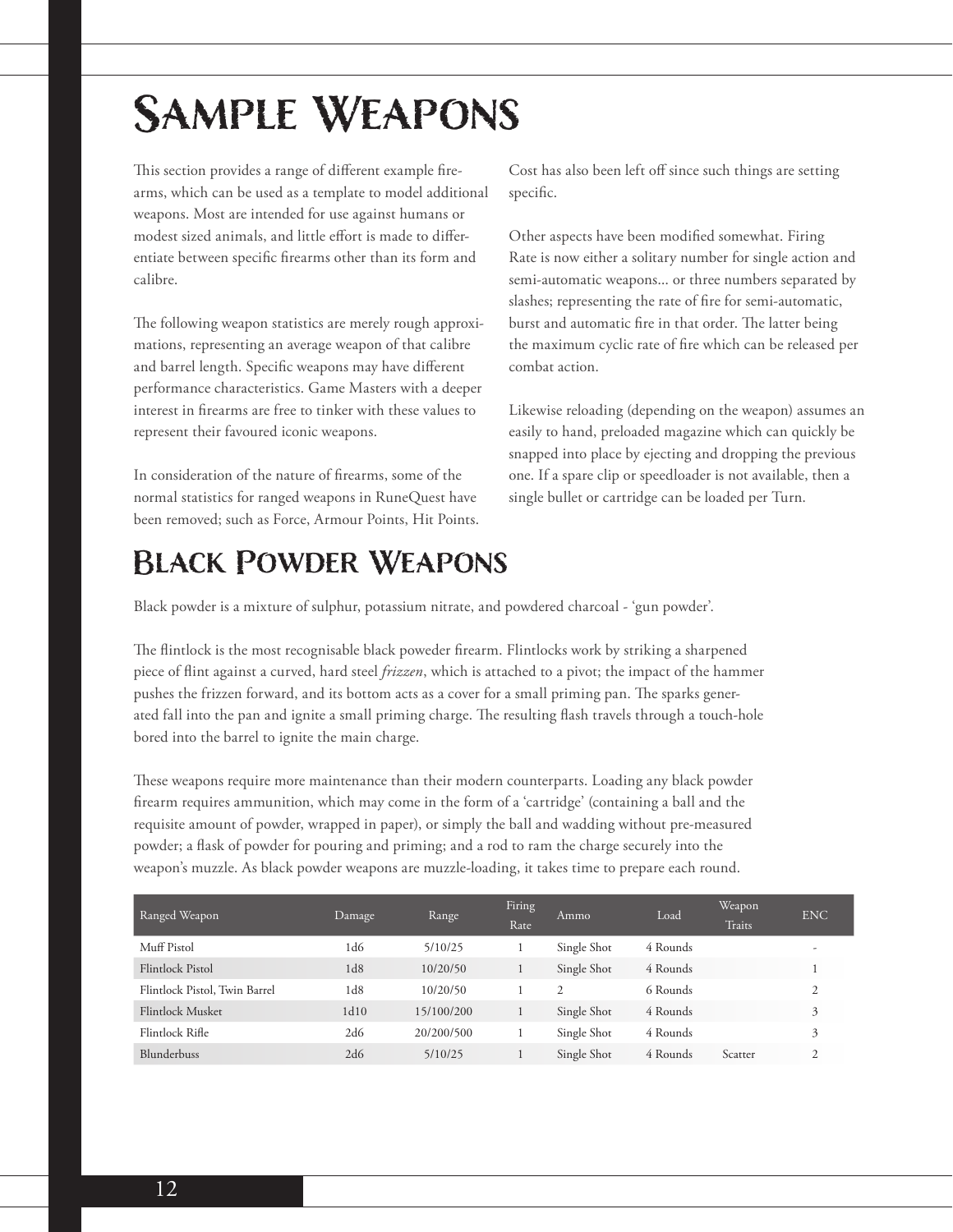## **Modern Weapons**

Most modern firearms lack any inherent traits, but defer their effects to their ammunition. By default, standard bullets possess none, merely inflicting the weapon's basic damage. Special ammunition however, can be purchased for most modern weapons however, permitting rounds with either the Armour Piercing, Frangible, Hollow Point or Incendiary traits.

Combat Shotguns are the exception to this rule, possessing a versatile range of different ammunition. Other than a plain slug, shotguns may fire the following types of round: Anti-personnel grenades (Fragmentation with 2m radius), Baton rounds (Stun Location, temporary damage), Breaching rounds (Frangible), and Buckshot (Scatter).

| Ranged Weapon                  | Damage   | Range         | Firing<br>Rate | Ammo                    | Load              | Weapon.<br>Traits        | <b>ENC</b>     |
|--------------------------------|----------|---------------|----------------|-------------------------|-------------------|--------------------------|----------------|
| .38 Pistol                     | 1d6      | 50/100/200    | 1              | $6-9$                   | 3                 |                          |                |
| 9mm Pistol                     | $1d6+1$  | 50/100/200    | $\mathbf{1}$   | $6-9$                   | $\overline{3}$    |                          |                |
| .45 Pistol                     | 1d8      | 50/100/200    | $\mathbf{1}$   | $6-9$                   | 3                 |                          |                |
| .357 Pistol                    | $1d8+1$  | 50/100/200    | $\mathbf{1}$   | $6-9$                   | 3                 | $\overline{\phantom{a}}$ |                |
| 10mm Pistol                    | 1d10     | 50/100/200    | $\mathbf{1}$   | $6 - 9$                 | 3                 |                          |                |
| .50 Pistol                     | 1d12     | 50/100/200    | $\mathbf{1}$   | 6 Box Mag               | 3                 |                          | $\overline{2}$ |
| 5.56mm Assault Carbine         | 2d6-1    | 500/900/2000  | $1/3/-$        | 30 Box Mag              | 3                 |                          | 3              |
| 5.56mm Assault Rifle           | $2d6+1$  | 600/1000/3000 | 1/3/20         | 30 Box Mag              | 3                 | $\overline{\phantom{a}}$ | 3              |
| 5.56mm Light Machine Gun       | 2d6      | 600/1000/3000 | $-/-/20$       | 200 Belt                | 6                 | ÷                        | 4              |
| 7.62mm Medium Machine Gun      | $2d8+2$  | 800/1500/4000 | $-1 - 122$     | 50 Drum or<br>200 Belt  | 3 Drum, 6<br>Belt |                          | 5              |
| 7.62mm Sniper Rifle            | $2d8+4$  | 900/1500/5000 | $1/-/-$        | 20 Box Mag              | 3                 |                          | 4              |
| .50 Anti-Material Sniper Rifle | $2d10+4$ |               | $1/-/-$        | 10 Box Mag              | 3                 |                          | 6              |
| 12 Gauge Combat Shotgun        | 3d6      | 20/100/200    | $1/-/8$        | 8 Box Mag or<br>32 Drum | 3                 |                          | 3              |

## **Energy Weapons**

The typical weapons of Science Fiction settings, energy weapons emit a beam or bolt of energy rather than a physical projectile. The power source is typically a battery or powerpack held within the weapon or carried separately and attached to the weapon via a cable. External powerpacks provide a far greater capacity. Laser weapons are silent, projecting a lased beam of light in a continuous stream. Blasters fire a pulse of plasma accompanied by a distinct crackle or sound as the bolt leaves the weapon's muzzle.

The load rating for energy weapons represents replacing a spent power source. The Ammo rating dictates how many shots can be obtained from the power source before it is depleted. For simplicity, Ammo ratings assume the weapon carries a battery or powerpack. For a separate, external source, increase the Ammo rating by ten.

Traits for energy weapons vary from the predictable to the more versatile. Blasters, for instance, can be set to stun rather than kill. Changing the setting is a Free Action.

Science Fiction has created some truly inventive energy weapons that have very different traits. The selection here captures the traditional lasers and blasters, and offers some more exotic variants found in different books, films and TV shows.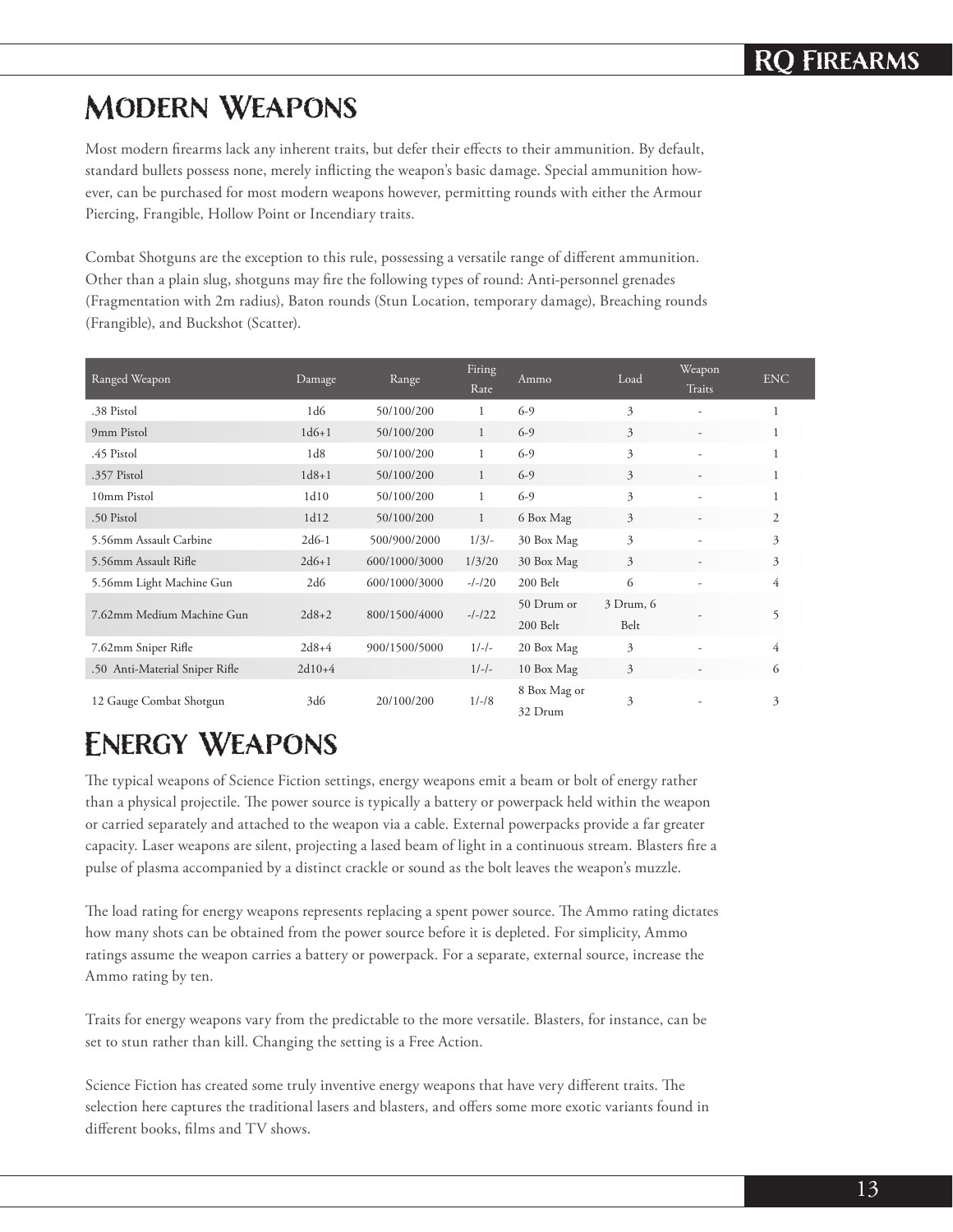### **Energy Weapons**

| Ranged Weapon                  | Damage   | Range       | Firing Rate                                      | Ammo                                                   | Load           | Weapon Traits                           | <b>ENC</b>     |
|--------------------------------|----------|-------------|--------------------------------------------------|--------------------------------------------------------|----------------|-----------------------------------------|----------------|
| Blaster, Palm                  | 1d8      | 5/15/90     | 1                                                | 20                                                     | $\overline{2}$ | Cauterising                             | 0.25           |
| <b>Blaster Pistol</b>          | 1d8      | 10/30/120   | $\mathbf{1}$                                     | 100                                                    | $\mathfrak z$  | Cauterising                             | $\mathbf{1}$   |
| Blaster Pistol, Heavy          | 1d10     | 7/25/50     | $\mathbf{1}$                                     | 50                                                     | $\overline{3}$ | Cauterising                             | $\mathbf{1}$   |
| <b>Blaster Carbine</b>         | 2d6      | 15/50/220   | $\mathbf{1}$                                     | 50                                                     | $\mathfrak{Z}$ | Cauterising,<br>Knockout                | $\mathfrak{2}$ |
| <b>Blaster Rifle</b>           | 2d6      | 30/100/300  | $\mathbf{1}$                                     | 100                                                    | $\mathfrak{Z}$ | Cauterising,<br>Knockout                | $\mathfrak{Z}$ |
| <b>Light Repeating Blaster</b> | 2d6      | 30/100/300  | 3 shot burst or<br>full auto (up to<br>25 shots) | 25 (250 if<br>connected<br>to backpack<br>generator)   | 15             | Cauterising                             | $\overline{7}$ |
| Disintegrator, Pistol          | 1d10     | 8/24/100    | $\mathbf{1}$                                     | 15                                                     | $\mathfrak{Z}$ | Disintegrating                          | $\mathfrak{2}$ |
| Disintergrator, Rifle          | 2d10     | 25/75/300   | $\mathbf{1}$                                     | 10                                                     | $\mathfrak{Z}$ | Disintegrating                          | $\overline{4}$ |
| Disruptor, Pistol              | 1d6      | 10/30/120   | $\,1$                                            | 40                                                     | $\mathfrak{Z}$ | Knockout,<br>Paralysing                 | $\mathbf{1}$   |
| Disruptor, Rifle               | 1d8      | 30/100/300  | $\mathbf{1}$                                     | 50                                                     | $\mathfrak{Z}$ | Knockout,<br>Paralysing                 | 3              |
| Laser Pistol*                  | $1d6+1$  | 12/36/144   | $\mathbf{1}$                                     | 50                                                     | $\mathfrak{Z}$ | Cauterising,<br>Incendiary,<br>Weakness | $\mathbf{1}$   |
| Laser Carbine*                 | $1d8+2$  | 18/60/300   | $\mathbf{1}$                                     | 30                                                     | $\sqrt{3}$     | Cauterising,<br>Incendiary<br>Weakness  | $\sqrt{2}$     |
| Laser Rifle*                   | $1d10+2$ | 40/120/380  | $\mathbf{1}$                                     | 80 (800 if<br>connected to<br>a backpack<br>generator) | $\mathfrak{Z}$ | Cauterising,<br>Incendiary<br>Weakness  | $\overline{3}$ |
| Laser Rifle, Heavy*            | $1d12+2$ | 80/240/1000 | $\,1$                                            | 25 (250 if<br>connected<br>to backpack<br>generator)   | $\mathfrak{Z}$ | Cauterising,<br>Incendiary<br>Weakness  | $\overline{4}$ |
| Phaser, Palm                   | 1d6      | 4/12/50     | $\mathbf{1}$                                     | 12                                                     | $\mathfrak{Z}$ | Cauterising,<br>Knockout,<br>Paralysing | 0.25           |
| Phaser, Pistol                 | 1d8      | 8/25/75     | $\,1$                                            | 24                                                     | $\mathfrak{Z}$ | Cauterising,<br>Knockout,<br>Paralysing | $\mathbf{1}$   |
| Phaser, Rifle                  | 1d8      | 20/60/240   | $\,1$                                            | 48                                                     | $\mathfrak{Z}$ | Cauterising,<br>Knockout,<br>Paralysing | $\mathfrak{2}$ |
| Sonic Rifle**                  | Special  | Special     | $\,1$                                            | 20                                                     | $\mathfrak{Z}$ | Paralysing**                            | $\overline{4}$ |

\* Lasers can be affected by defensive materials that diffuse, defract or reflect light, such as anti-lasre aerosol particles, mist, and mirrors. All and similar will help reduce or even block a visible light laser. Games Masters should decide on the effectiveness of deterrent and reduce the laser's damage by an appropriate percentage.

\*\* Sonic Rifles produce an intense burst of sound that affects all targets not equipped with sonic dampeners or ear protection within a 20 metre arc directly in front of the firer. Do not roll for Hit Location. Victims must succeed in a Hard Endurance roll (unopposed) or be incapacitated until the weapon is deactivated.